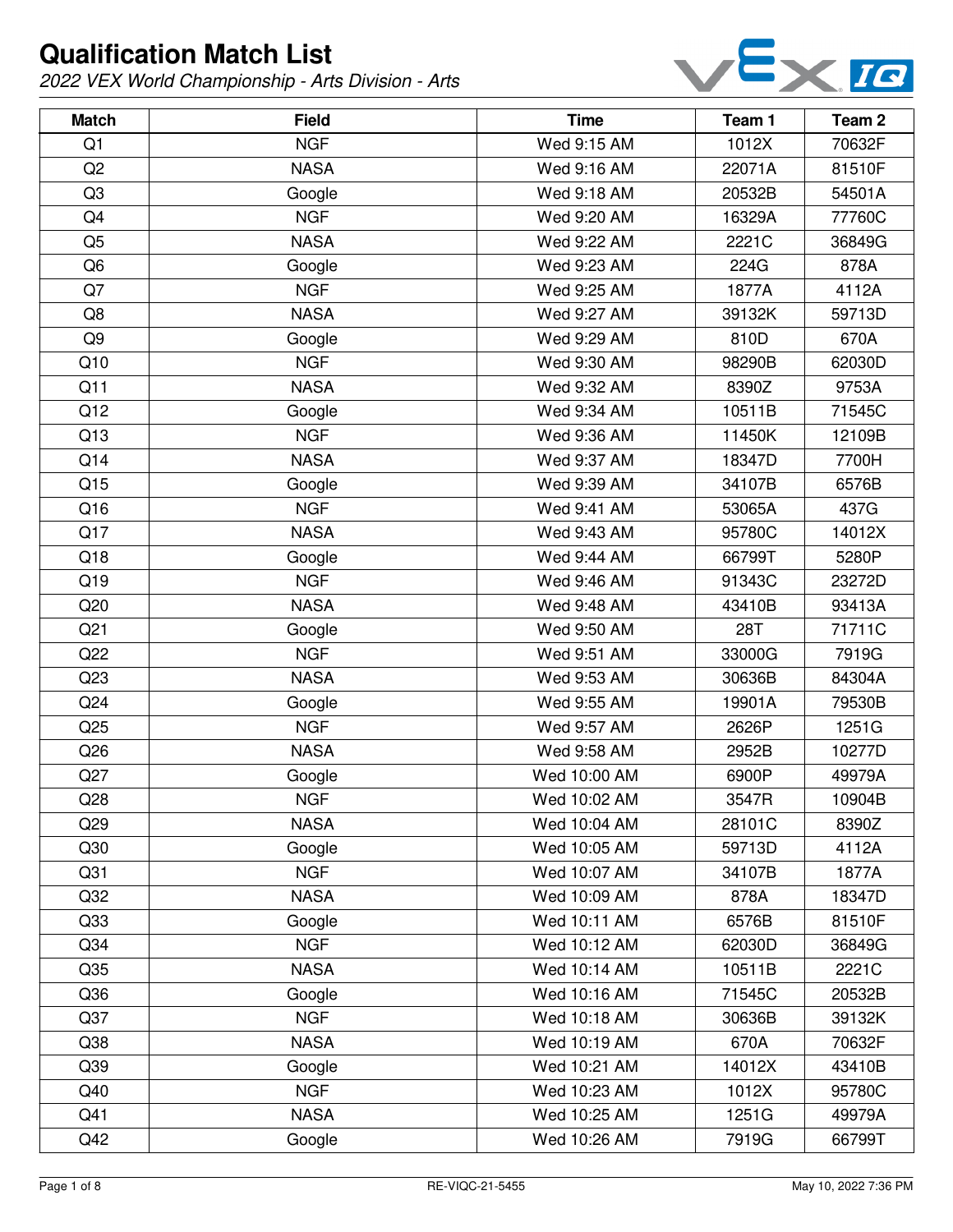

| <b>Match</b> | <b>Field</b> | <b>Time</b>  | Team 1 | Team <sub>2</sub> |
|--------------|--------------|--------------|--------|-------------------|
| Q43          | <b>NGF</b>   | Wed 10:28 AM | 9753A  | 28T               |
| Q44          | <b>NASA</b>  | Wed 10:30 AM | 84304A | 5280P             |
| Q45          | Google       | Wed 10:32 AM | 437G   | 12109B            |
| Q46          | <b>NGF</b>   | Wed 10:33 AM | 71711C | 98290B            |
| Q47          | <b>NASA</b>  | Wed 10:35 AM | 93413A | 22071A            |
| Q48          | Google       | Wed 10:37 AM | 54501A | 23272D            |
| Q49          | <b>NGF</b>   | Wed 10:39 AM | 10277D | 16329A            |
| Q50          | <b>NASA</b>  | Wed 10:40 AM | 77760C | 2952B             |
| Q51          | Google       | Wed 10:42 AM | 33000G | 19901A            |
| Q52          | <b>NGF</b>   | Wed 10:44 AM | 79530B | 28101C            |
| Q53          | <b>NASA</b>  | Wed 10:46 AM | 10904B | 11450K            |
| Q54          | Google       | Wed 10:47 AM | 7700H  | 810D              |
| Q55          | <b>NGF</b>   | Wed 10:49 AM | 3547R  | 224G              |
| Q56          | <b>NASA</b>  | Wed 10:51 AM | 2626P  | 53065A            |
| Q57          | Google       | Wed 10:53 AM | 6900P  | 91343C            |
| Q58          | <b>NGF</b>   | Wed 10:54 AM | 2221C  | 59713D            |
| Q59          | <b>NASA</b>  | Wed 10:56 AM | 36849G | 8390Z             |
| Q60          | Google       | Wed 10:58 AM | 4112A  | 10511B            |
| Q61          | <b>NGF</b>   | Wed 11:00 AM | 7919G  | 437G              |
| Q62          | <b>NASA</b>  | Wed 11:01 AM | 1251G  | 39132K            |
| Q63          | Google       | Wed 11:03 AM | 49979A | 1877A             |
| Q64          | <b>NGF</b>   | Wed 11:05 AM | 95780C | 34107B            |
| Q65          | <b>NASA</b>  | Wed 11:07 AM | 19901A | 30636B            |
| Q66          | Google       | Wed 11:08 AM | 81510F | 5280P             |
| Q67          | <b>NGF</b>   | Wed 11:10 AM | 11450K | 28T               |
| Q68          | <b>NASA</b>  | Wed 11:12 AM | 71545C | 93413A            |
| Q69          | Google       | Wed 11:14 AM | 12109B | 1012X             |
| Q70          | <b>NGF</b>   | Wed 11:15 AM | 224G   | 62030D            |
| Q71          | <b>NASA</b>  | Wed 11:17 AM | 2952B  | 6900P             |
| Q72          | Google       | Wed 11:19 AM | 878A   | 33000G            |
| Q73          | <b>NGF</b>   | Wed 11:21 AM | 670A   | 91343C            |
| Q74          | <b>NASA</b>  | Wed 11:22 AM | 54501A | 22071A            |
| Q75          | Google       | Wed 11:24 AM | 7700H  | 43410B            |
| Q76          | <b>NGF</b>   | Wed 11:26 AM | 23272D | 98290B            |
| Q77          | <b>NASA</b>  | Wed 11:28 AM | 70632F | 10904B            |
| Q78          | Google       | Wed 11:29 AM | 14012X | 10277D            |
| Q79          | <b>NGF</b>   | Wed 11:31 AM | 77760C | 79530B            |
| Q80          | <b>NASA</b>  | Wed 11:33 AM | 20532B | 71711C            |
| Q81          | Google       | Wed 11:35 AM | 18347D | 3547R             |
| Q82          | <b>NGF</b>   | Wed 11:36 AM | 28101C | 66799T            |
| Q83          | <b>NASA</b>  | Wed 11:38 AM | 84304A | 6576B             |
| Q84          | Google       | Wed 11:40 AM | 16329A | 53065A            |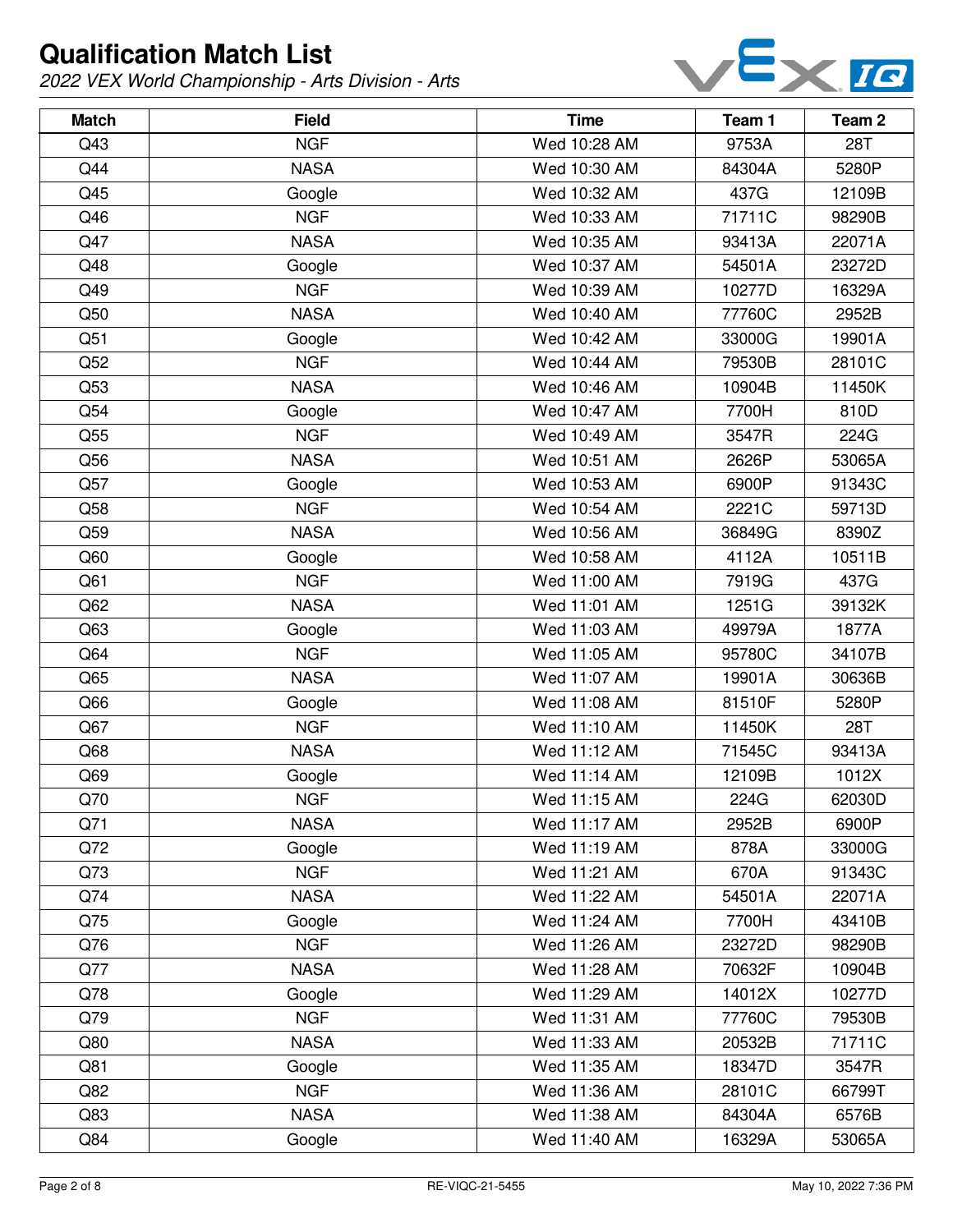

| <b>Match</b> | <b>Field</b> | <b>Time</b>  | Team 1 | Team <sub>2</sub> |
|--------------|--------------|--------------|--------|-------------------|
| Q85          | <b>NGF</b>   | Wed 11:42 AM | 9753A  | 2626P             |
| Q86          | <b>NASA</b>  | Wed 11:43 AM | 810D   | 30636B            |
| Q87          | Google       | Wed 1:00 PM  | 62030D | 19901A            |
| Q88          | <b>NGF</b>   | Wed 1:01 PM  | 93413A | 437G              |
| Q89          | <b>NASA</b>  | Wed 1:03 PM  | 7700H  | 33000G            |
| Q90          | Google       | Wed 1:05 PM  | 5280P  | <b>28T</b>        |
| Q91          | <b>NGF</b>   | Wed 1:07 PM  | 11450K | 10511B            |
| Q92          | <b>NASA</b>  | Wed 1:09 PM  | 10904B | 71545C            |
| Q93          | Google       | Wed 1:11 PM  | 670A   | 6900P             |
| Q94          | <b>NGF</b>   | Wed 1:12 PM  | 10277D | 7919G             |
| Q95          | <b>NASA</b>  | Wed 1:14 PM  | 81510F | 224G              |
| Q96          | Google       | Wed 1:16 PM  | 1877A  | 2221C             |
| Q97          | <b>NGF</b>   | Wed 1:18 PM  | 70632F | 36849G            |
| Q98          | <b>NASA</b>  | Wed 1:20 PM  | 98290B | 16329A            |
| Q99          | Google       | Wed 1:22 PM  | 28101C | 77760C            |
| Q100         | <b>NGF</b>   | Wed 1:23 PM  | 66799T | 9753A             |
| Q101         | <b>NASA</b>  | Wed 1:25 PM  | 91343C | 2626P             |
| Q102         | Google       | Wed 1:27 PM  | 3547R  | 14012X            |
| Q103         | <b>NGF</b>   | Wed 1:29 PM  | 59713D | 71711C            |
| Q104         | <b>NASA</b>  | Wed 1:31 PM  | 1251G  | 95780C            |
| Q105         | Google       | Wed 1:33 PM  | 12109B | 4112A             |
| Q106         | <b>NGF</b>   | Wed 1:34 PM  | 43410B | 34107B            |
| Q107         | <b>NASA</b>  | Wed 1:36 PM  | 6576B  | 18347D            |
| Q108         | Google       | Wed 1:38 PM  | 1012X  | 810D              |
| Q109         | <b>NGF</b>   | Wed 1:40 PM  | 8390Z  | 878A              |
| Q110         | <b>NASA</b>  | Wed 1:42 PM  | 49979A | 53065A            |
| Q111         | Google       | Wed 1:44 PM  | 22071A | 23272D            |
| Q112         | <b>NGF</b>   | Wed 1:45 PM  | 84304A | 54501A            |
| Q113         | <b>NASA</b>  | Wed 1:47 PM  | 20532B | 2952B             |
| Q114         | Google       | Wed 1:49 PM  | 79530B | 39132K            |
| Q115         | <b>NGF</b>   | Wed 1:51 PM  | 30636B | 70632F            |
| Q116         | <b>NASA</b>  | Wed 1:53 PM  | 2626P  | 62030D            |
| Q117         | Google       | Wed 1:55 PM  | 7919G  | 2221C             |
| Q118         | <b>NGF</b>   | Wed 1:56 PM  | 224G   | 71545C            |
| Q119         | <b>NASA</b>  | Wed 1:58 PM  | 10511B | 1251G             |
| Q120         | Google       | Wed 2:00 PM  | 12109B | 81510F            |
| Q121         | <b>NGF</b>   | Wed 2:02 PM  | 5280P  | 6576B             |
| Q122         | <b>NASA</b>  | Wed 2:04 PM  | 36849G | 91343C            |
| Q123         | Google       | Wed 2:06 PM  | 66799T | 670A              |
| Q124         | <b>NGF</b>   | Wed 2:07 PM  | 4112A  | 437G              |
| Q125         | <b>NASA</b>  | Wed 2:09 PM  | 16329A | 14012X            |
| Q126         | Google       | Wed 2:11 PM  | 10277D | 22071A            |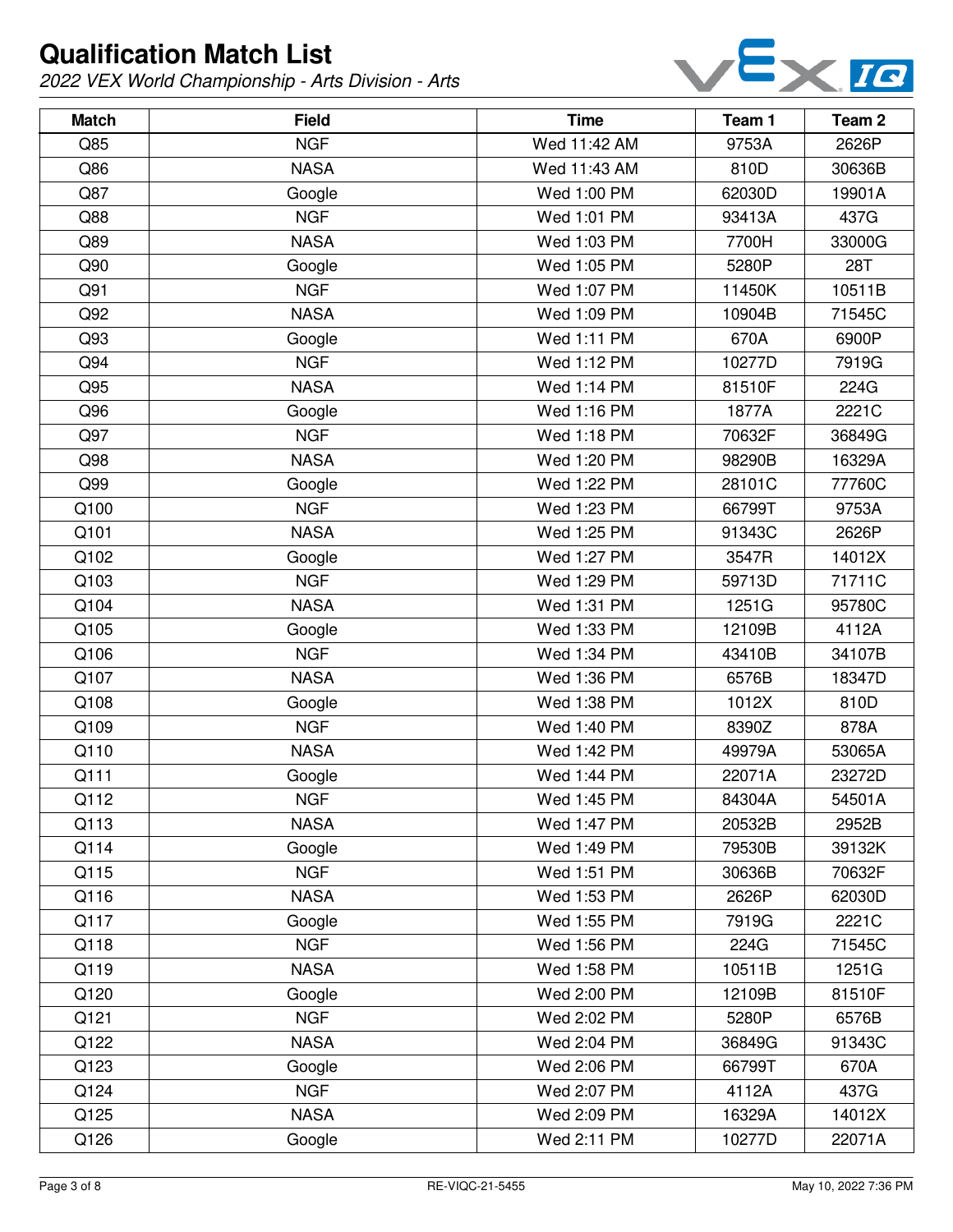

| <b>Match</b> | <b>Field</b> | <b>Time</b> | Team 1 | Team <sub>2</sub> |
|--------------|--------------|-------------|--------|-------------------|
| Q127         | <b>NGF</b>   | Wed 2:13 PM | 6900P  | 19901A            |
| Q128         | <b>NASA</b>  | Wed 2:15 PM | 1877A  | 3547R             |
| Q129         | Google       | Wed 2:17 PM | 810D   | 84304A            |
| Q130         | <b>NGF</b>   | Wed 2:18 PM | 10904B | 1012X             |
| Q131         | <b>NASA</b>  | Wed 2:20 PM | 71711C | 33000G            |
| Q132         | Google       | Wed 2:22 PM | 49979A | 7700H             |
| Q133         | <b>NGF</b>   | Wed 2:24 PM | 2952B  | 28101C            |
| Q134         | <b>NASA</b>  | Wed 2:26 PM | 34107B | 9753A             |
| Q135         | Google       | Wed 2:28 PM | 39132K | 98290B            |
| Q136         | <b>NGF</b>   | Wed 2:29 PM | 18347D | 11450K            |
| Q137         | <b>NASA</b>  | Wed 2:31 PM | 23272D | 77760C            |
| Q138         | Google       | Wed 2:33 PM | 28T    | 43410B            |
| Q139         | <b>NGF</b>   | Wed 2:35 PM | 53065A | 20532B            |
| Q140         | <b>NASA</b>  | Wed 2:37 PM | 93413A | 8390Z             |
| Q141         | Google       | Wed 2:39 PM | 79530B | 54501A            |
| Q142         | <b>NGF</b>   | Wed 2:40 PM | 878A   | 95780C            |
| Q143         | <b>NASA</b>  | Wed 2:42 PM | 59713D | 22071A            |
| Q144         | Google       | Wed 2:44 PM | 62030D | 1012X             |
| Q145         | <b>NGF</b>   | Wed 2:46 PM | 7919G  | 1251G             |
| Q146         | <b>NASA</b>  | Wed 2:48 PM | 14012X | 84304A            |
| Q147         | Google       | Wed 2:50 PM | 81510F | 1877A             |
| Q148         | <b>NGF</b>   | Wed 2:51 PM | 71711C | 10511B            |
| Q149         | <b>NASA</b>  | Wed 2:53 PM | 91343C | 2952B             |
| Q150         | Google       | Wed 2:55 PM | 5280P  | 224G              |
| Q151         | <b>NGF</b>   | Wed 2:57 PM | 437G   | 30636B            |
| Q152         | <b>NASA</b>  | Wed 2:59 PM | 12109B | 49979A            |
| Q153         | Google       | Wed 3:01 PM | 53065A | 19901A            |
| Q154         | <b>NGF</b>   | Wed 3:02 PM | 71545C | 10277D            |
| Q155         | <b>NASA</b>  | Wed 3:04 PM | 39132K | 20532B            |
| Q156         | Google       | Wed 3:06 PM | 2221C  | 878A              |
| Q157         | <b>NGF</b>   | Wed 3:08 PM | 43410B | 79530B            |
| Q158         | <b>NASA</b>  | Wed 3:10 PM | 59713D | 3547R             |
| Q159         | Google       | Wed 3:12 PM | 70632F | 98290B            |
| Q160         | <b>NGF</b>   | Wed 3:13 PM | 16329A | 10904B            |
| Q161         | <b>NASA</b>  | Wed 3:15 PM | 93413A | 34107B            |
| Q162         | Google       | Wed 3:17 PM | 23272D | 810D              |
| Q163         | <b>NGF</b>   | Wed 3:19 PM | 6576B  | 7700H             |
| Q164         | <b>NASA</b>  | Wed 3:21 PM | 4112A  | 28101C            |
| Q165         | Google       | Wed 3:23 PM | 9753A  | 11450K            |
| Q166         | <b>NGF</b>   | Wed 3:24 PM | 2626P  | 670A              |
| Q167         | <b>NASA</b>  | Wed 3:26 PM | 77760C | 18347D            |
| Q168         | Google       | Wed 3:28 PM | 28T    | 95780C            |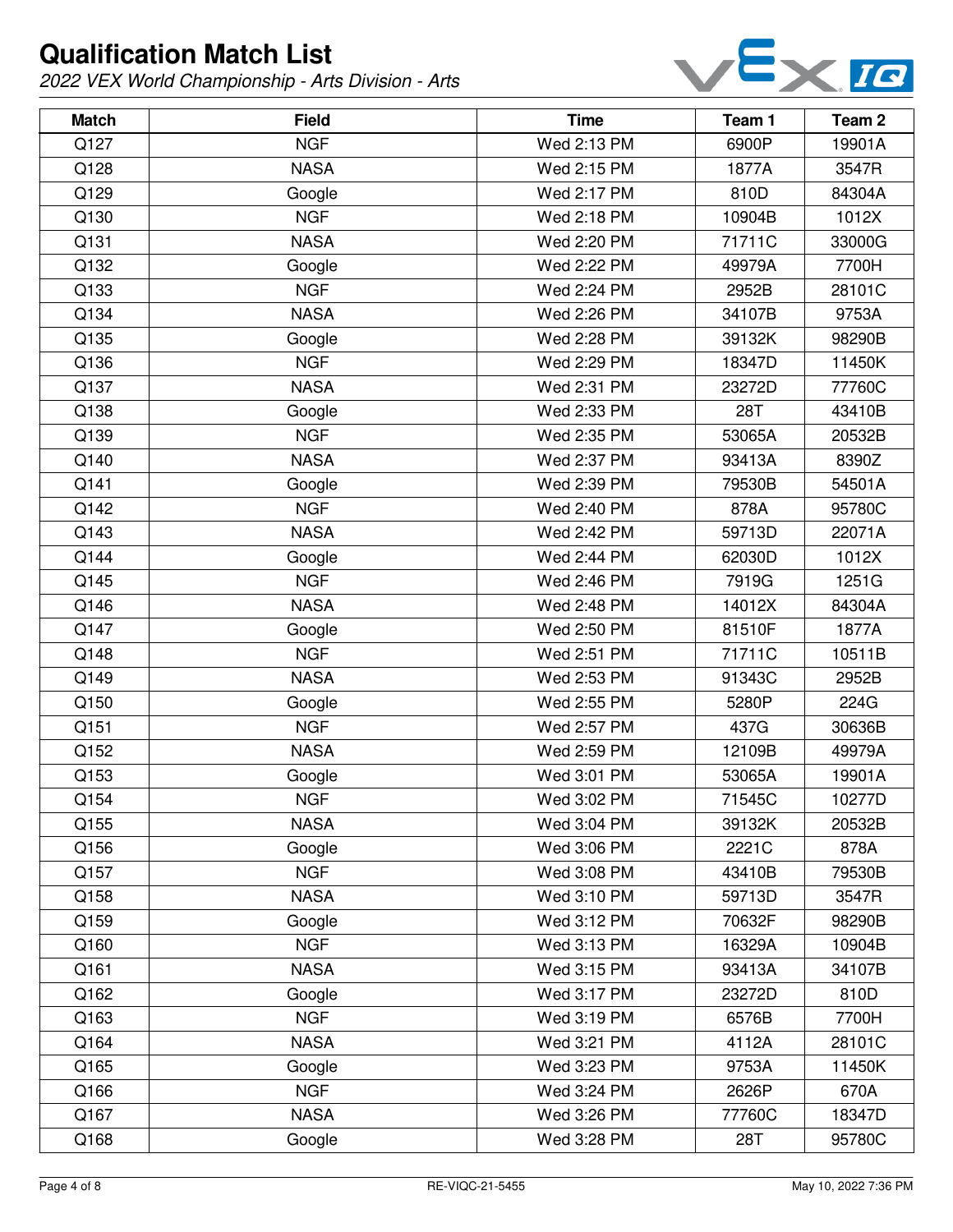

| <b>Match</b> | <b>Field</b> | <b>Time</b> | Team 1 | Team <sub>2</sub> |
|--------------|--------------|-------------|--------|-------------------|
| Q169         | <b>NGF</b>   | Wed 3:30 PM | 54501A | 66799T            |
| Q170         | <b>NASA</b>  | Wed 3:32 PM | 8390Z  | 33000G            |
| Q171         | Google       | Wed 3:34 PM | 36849G | 6900P             |
| Q172         | <b>NGF</b>   | Wed 3:35 PM | 20532B | 81510F            |
| Q173         | <b>NASA</b>  | Wed 3:37 PM | 224G   | 1012X             |
| Q174         | Google       | Wed 3:39 PM | 71711C | 1877A             |
| Q175         | <b>NGF</b>   | Wed 3:41 PM | 53065A | 34107B            |
| Q176         | <b>NASA</b>  | Wed 3:43 PM | 70632F | 93413A            |
| Q177         | Google       | Wed 3:45 PM | 6576B  | 79530B            |
| Q178         | <b>NGF</b>   | Wed 3:46 PM | 4112A  | 49979A            |
| Q179         | <b>NASA</b>  | Wed 3:48 PM | 98290B | 28101C            |
| Q180         | Google       | Wed 3:50 PM | 39132K | 5280P             |
| Q181         | <b>NGF</b>   | Wed 3:52 PM | 77760C | 62030D            |
| Q182         | <b>NASA</b>  | Wed 3:54 PM | 22071A | 18347D            |
| Q183         | Google       | Wed 3:56 PM | 16329A | 2626P             |
| Q184         | <b>NGF</b>   | Wed 3:57 PM | 878A   | 3547R             |
| Q185         | <b>NASA</b>  | Wed 3:59 PM | 10277D | 84304A            |
| Q186         | Google       | Wed 4:01 PM | 95780C | 2952B             |
| Q187         | <b>NGF</b>   | Wed 4:03 PM | 66799T | 12109B            |
| Q188         | <b>NASA</b>  | Wed 4:05 PM | 437G   | 33000G            |
| Q189         | Google       | Wed 4:07 PM | 6900P  | 7700H             |
| Q190         | <b>NGF</b>   | Wed 4:08 PM | 91343C | 9753A             |
| Q191         | <b>NASA</b>  | Wed 4:10 PM | 19901A | 10904B            |
| Q192         | Google       | Wed 4:12 PM | 36849G | 1251G             |
| Q193         | <b>NGF</b>   | Wed 4:14 PM | 14012X | 11450K            |
| Q194         | <b>NASA</b>  | Wed 4:16 PM | 28T    | 30636B            |
| Q195         | Google       | Wed 4:18 PM | 2221C  | 670A              |
| Q196         | <b>NGF</b>   | Wed 4:19 PM | 7919G  | 59713D            |
| Q197         | <b>NASA</b>  | Wed 4:21 PM | 54501A | 43410B            |
| Q198         | Google       | Wed 4:23 PM | 810D   | 10511B            |
| Q199         | <b>NGF</b>   | Wed 4:25 PM | 71545C | 23272D            |
| Q200         | <b>NASA</b>  | Wed 4:27 PM | 8390Z  | 3547R             |
| Q201         | Google       | Thu 8:15 AM | 66799T | 224G              |
| Q202         | <b>NGF</b>   | Thu 8:16 AM | 18347D | 93413A            |
| Q203         | <b>NASA</b>  | Thu 8:18 AM | 62030D | 16329A            |
| Q204         | Google       | Thu 8:20 AM | 9753A  | 437G              |
| Q205         | <b>NGF</b>   | Thu 8:22 AM | 34107B | 28101C            |
| Q206         | <b>NASA</b>  | Thu 8:24 AM | 5280P  | 7700H             |
| Q207         | Google       | Thu 8:26 AM | 1012X  | 71711C            |
| Q208         | <b>NGF</b>   | Thu 8:28 AM | 81510F | 53065A            |
| Q209         | <b>NASA</b>  | Thu 8:30 AM | 19901A | 20532B            |
| Q210         | Google       | Thu 8:32 AM | 11450K | 59713D            |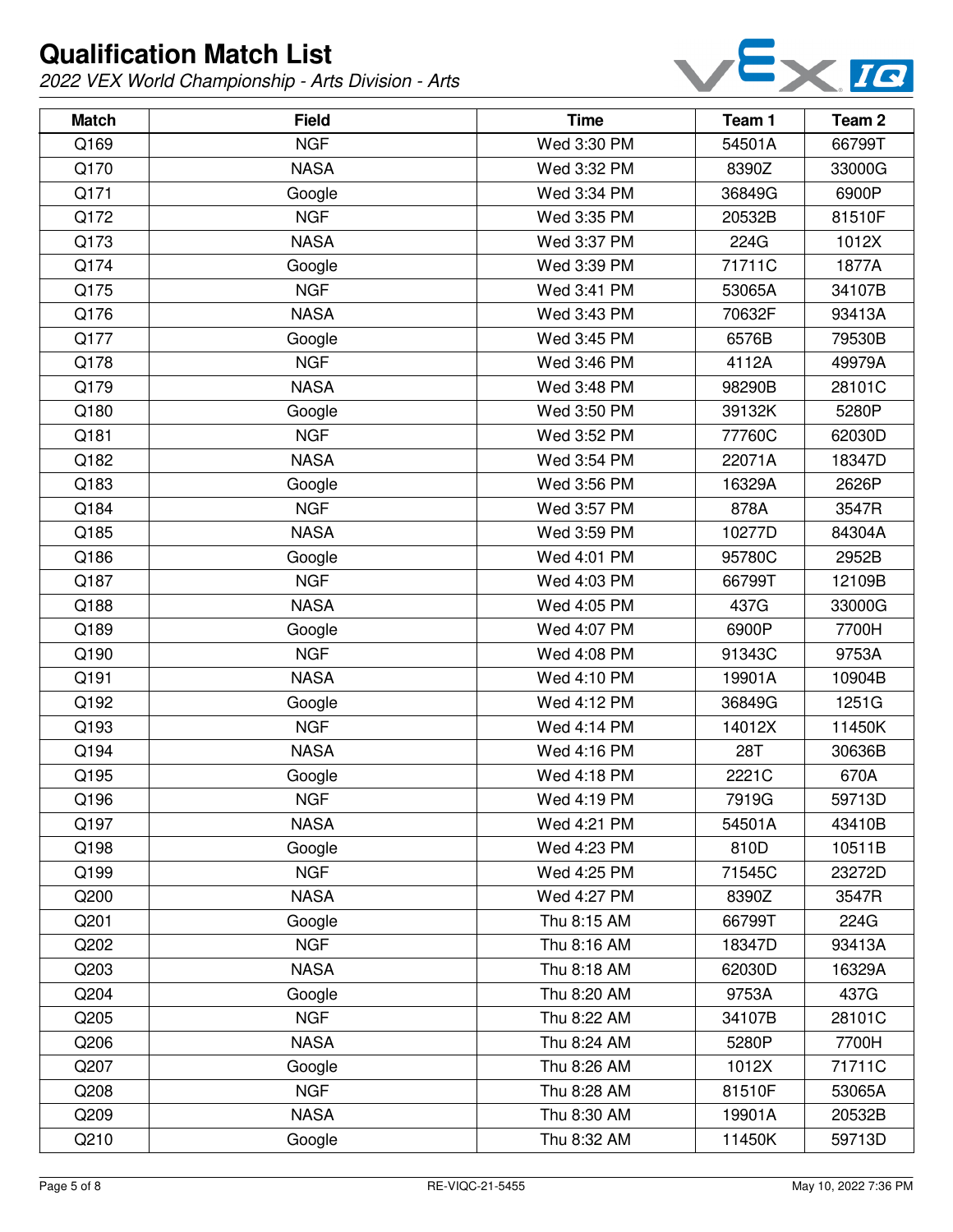

| <b>Match</b> | <b>Field</b> | <b>Time</b> | Team 1 | Team <sub>2</sub> |
|--------------|--------------|-------------|--------|-------------------|
| Q211         | <b>NGF</b>   | Thu 8:34 AM | 1877A  | 95780C            |
| Q212         | <b>NASA</b>  | Thu 8:36 AM | 54501A | 810D              |
| Q213         | Google       | Thu 8:38 AM | 84304A | 49979A            |
| Q214         | <b>NGF</b>   | Thu 8:39 AM | 670A   | 98290B            |
| Q215         | <b>NASA</b>  | Thu 8:41 AM | 8390Z  | 2221C             |
| Q216         | Google       | Thu 8:43 AM | 79530B | 10277D            |
| Q217         | <b>NGF</b>   | Thu 8:45 AM | 10511B | 30636B            |
| Q218         | <b>NASA</b>  | Thu 8:47 AM | 36849G | 6576B             |
| Q219         | Google       | Thu 8:49 AM | 43410B | 12109B            |
| Q220         | <b>NGF</b>   | Thu 8:51 AM | 39132K | 7919G             |
| Q221         | <b>NASA</b>  | Thu 8:53 AM | 2952B  | 70632F            |
| Q222         | Google       | Thu 8:55 AM | 1251G  | 10904B            |
| Q223         | <b>NGF</b>   | Thu 8:57 AM | 22071A | 2626P             |
| Q224         | <b>NASA</b>  | Thu 8:59 AM | 77760C | 6900P             |
| Q225         | Google       | Thu 9:01 AM | 23272D | 878A              |
| Q226         | <b>NGF</b>   | Thu 9:02 AM | 33000G | 71545C            |
| Q227         | <b>NASA</b>  | Thu 9:04 AM | 28T    | 14012X            |
| Q228         | Google       | Thu 9:06 AM | 91343C | 4112A             |
| Q229         | <b>NGF</b>   | Thu 9:08 AM | 95780C | 9753A             |
| Q230         | <b>NASA</b>  | Thu 9:10 AM | 10277D | 18347D            |
| Q231         | Google       | Thu 9:12 AM | 30636B | 79530B            |
| Q232         | <b>NGF</b>   | Thu 9:14 AM | 437G   | 670A              |
| Q233         | <b>NASA</b>  | Thu 9:16 AM | 62030D | 71711C            |
| Q234         | Google       | Thu 9:18 AM | 6576B  | 66799T            |
| Q235         | <b>NGF</b>   | Thu 9:20 AM | 93413A | 19901A            |
| Q236         | <b>NASA</b>  | Thu 9:22 AM | 49979A | 10904B            |
| Q237         | Google       | Thu 9:24 AM | 22071A | 2221C             |
| Q238         | <b>NGF</b>   | Thu 9:25 AM | 70632F | 16329A            |
| Q239         | <b>NASA</b>  | Thu 9:27 AM | 23272D | 2626P             |
| Q240         | Google       | Thu 9:29 AM | 1012X  | 36849G            |
| Q241         | <b>NGF</b>   | Thu 9:31 AM | 14012X | 39132K            |
| Q242         | <b>NASA</b>  | Thu 9:33 AM | 4112A  | 224G              |
| Q243         | Google       | Thu 9:35 AM | 43410B | 878A              |
| Q244         | <b>NGF</b>   | Thu 9:37 AM | 81510F | 34107B            |
| Q245         | <b>NASA</b>  | Thu 9:39 AM | 2952B  | 8390Z             |
| Q246         | Google       | Thu 9:41 AM | 98290B | 28T               |
| Q247         | <b>NGF</b>   | Thu 9:43 AM | 71545C | 1877A             |
| Q248         | <b>NASA</b>  | Thu 9:45 AM | 3547R  | 810D              |
| Q249         | Google       | Thu 9:47 AM | 20532B | 84304A            |
| Q250         | <b>NGF</b>   | Thu 9:48 AM | 33000G | 12109B            |
| Q251         | <b>NASA</b>  | Thu 9:50 AM | 59713D | 10511B            |
| Q252         | Google       | Thu 9:52 AM | 11450K | 91343C            |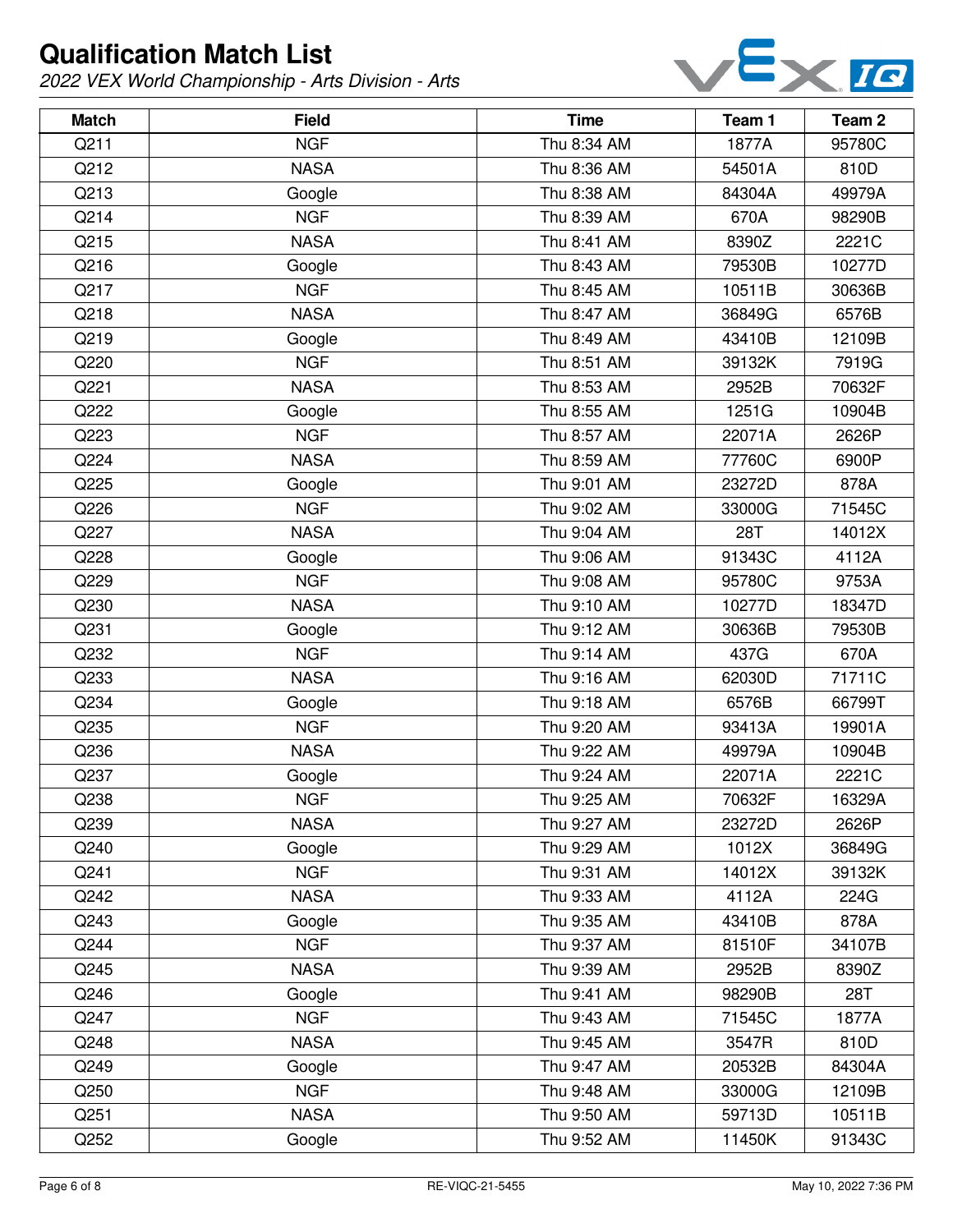

| <b>Match</b> | <b>Field</b> | <b>Time</b>  | Team 1 | Team <sub>2</sub> |
|--------------|--------------|--------------|--------|-------------------|
| Q253         | <b>NGF</b>   | Thu 9:54 AM  | 6900P  | 54501A            |
| Q254         | <b>NASA</b>  | Thu 9:56 AM  | 7700H  | 7919G             |
| Q255         | Google       | Thu 9:58 AM  | 1251G  | 5280P             |
| Q256         | <b>NGF</b>   | Thu 10:00 AM | 53065A | 77760C            |
| Q257         | <b>NASA</b>  | Thu 10:02 AM | 28101C | 30636B            |
| Q258         | Google       | Thu 10:04 AM | 10904B | 2626P             |
| Q259         | <b>NGF</b>   | Thu 10:06 AM | 34107B | 4112A             |
| Q260         | <b>NASA</b>  | Thu 10:08 AM | 9753A  | 43410B            |
| Q261         | Google       | Thu 10:10 AM | 878A   | 28T               |
| Q262         | <b>NGF</b>   | Thu 10:11 AM | 18347D | 2952B             |
| Q263         | <b>NASA</b>  | Thu 10:13 AM | 71711C | 8390Z             |
| Q264         | Google       | Thu 10:15 AM | 1877A  | 10277D            |
| Q265         | <b>NGF</b>   | Thu 10:17 AM | 98290B | 71545C            |
| Q266         | <b>NASA</b>  | Thu 10:19 AM | 20532B | 93413A            |
| Q267         | Google       | Thu 10:21 AM | 91343C | 39132K            |
| Q268         | <b>NGF</b>   | Thu 10:23 AM | 3547R  | 22071A            |
| Q269         | <b>NASA</b>  | Thu 10:25 AM | 12109B | 6900P             |
| Q270         | Google       | Thu 10:27 AM | 2221C  | 54501A            |
| Q271         | <b>NGF</b>   | Thu 10:29 AM | 437G   | 77760C            |
| Q272         | <b>NASA</b>  | Thu 10:31 AM | 1251G  | 59713D            |
| Q273         | Google       | Thu 10:33 AM | 10511B | 16329A            |
| Q274         | <b>NGF</b>   | Thu 10:34 AM | 1012X  | 66799T            |
| Q275         | <b>NASA</b>  | Thu 10:36 AM | 810D   | 36849G            |
| Q276         | Google       | Thu 10:38 AM | 62030D | 23272D            |
| Q277         | <b>NGF</b>   | Thu 10:40 AM | 7700H  | 670A              |
| Q278         | <b>NASA</b>  | Thu 10:42 AM | 28101C | 70632F            |
| Q279         | Google       | Thu 10:44 AM | 19901A | 224G              |
| Q280         | <b>NGF</b>   | Thu 10:46 AM | 5280P  | 95780C            |
| Q281         | <b>NASA</b>  | Thu 10:48 AM | 53065A | 7919G             |
| Q282         | Google       | Thu 10:50 AM | 49979A | 6576B             |
| Q283         | <b>NGF</b>   | Thu 10:52 AM | 79530B | 11450K            |
| Q284         | <b>NASA</b>  | Thu 10:54 AM | 84304A | 33000G            |
| Q285         | Google       | Thu 10:56 AM | 14012X | 81510F            |
| Q286         | <b>NGF</b>   | Thu 10:57 AM | 39132K | 18347D            |
| Q287         | <b>NASA</b>  | Thu 10:59 AM | 2952B  | 9753A             |
| Q288         | Google       | Thu 11:01 AM | 30636B | 34107B            |
| Q289         | <b>NGF</b>   | Thu 11:03 AM | 1877A  | 43410B            |
| Q290         | <b>NASA</b>  | Thu 11:05 AM | 437G   | 54501A            |
| Q291         | Google       | Thu 11:07 AM | 98290B | 20532B            |
| Q292         | <b>NGF</b>   | Thu 11:09 AM | 16329A | 2221C             |
| Q293         | <b>NASA</b>  | Thu 11:11 AM | 10511B | 70632F            |
| Q294         | Google       | Thu 11:13 AM | 878A   | 7700H             |